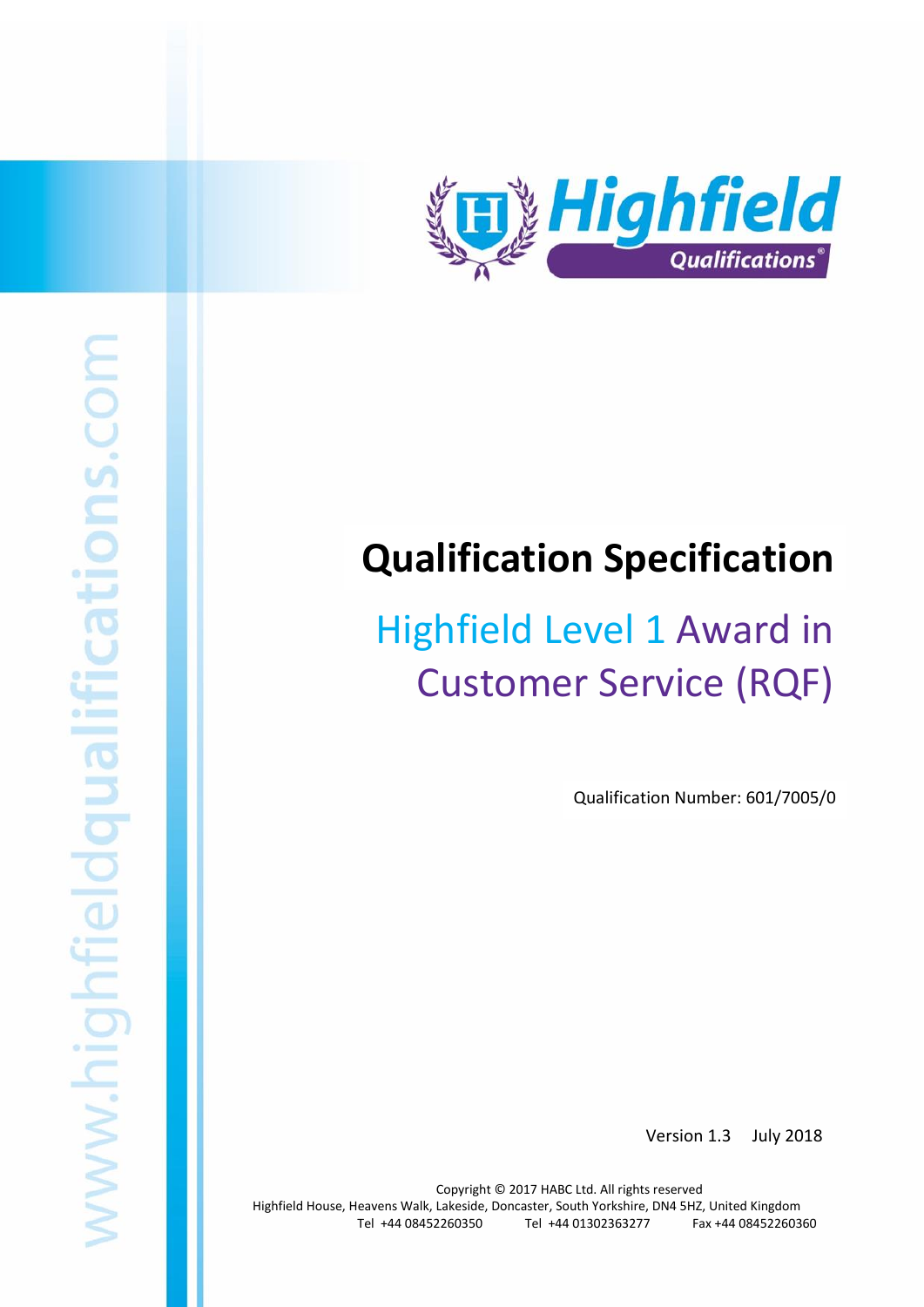

## **Contents**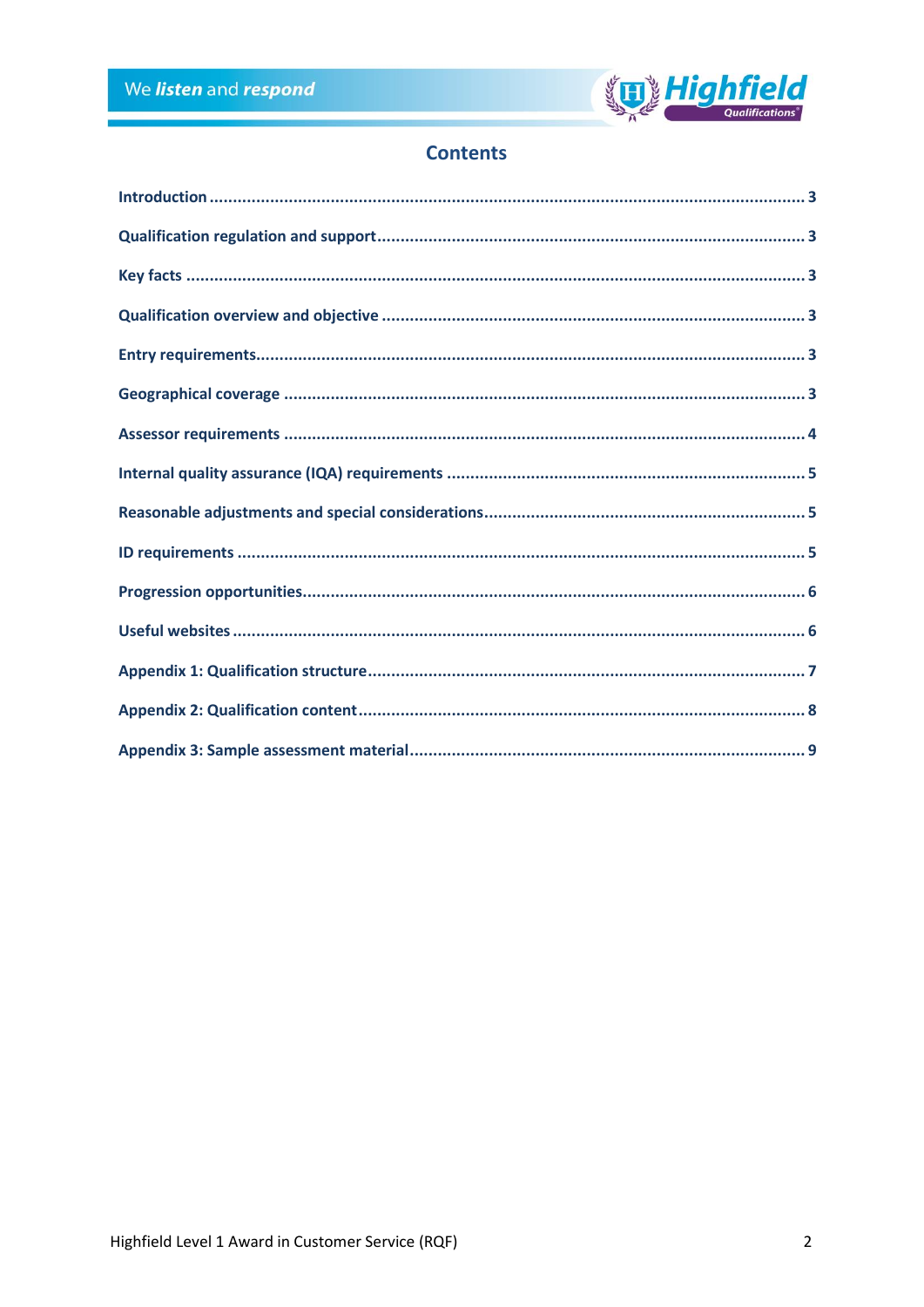

### **Highfield Level 1 Award in Customer Service (RQF)**

#### <span id="page-2-0"></span>**Introduction**

This qualification specification is designed to outline all you need to know to offer this qualification at your centre. If you have any further questions, please contact your account manager

#### <span id="page-2-1"></span>**Qualification regulation and support**

The Highfield Level 1 Award in Customer Service (RQF) has been developed and is awarded by Highfield Qualifications and sits on the Regulated Qualifications Framework (RQF). The RQF is a qualification framework regulated by Ofqual and CCEA Regulation. The qualification is also regulated by Qualifications Wales.

#### <span id="page-2-2"></span>**Key facts**

| <b>Qualification number:</b>           | 601/7005/0            |
|----------------------------------------|-----------------------|
| Learning aim reference:                | 60170050              |
| <b>Credit value:</b>                   | 6                     |
| <b>Assessment method:</b>              | Portfolio of evidence |
| <b>Guided learning hours (GLH):</b>    | 30                    |
| <b>Total qualification time (TQT):</b> | 60                    |

#### <span id="page-2-3"></span>**Qualification overview and objective**

The objective of this qualification is to prepare learners for employment and support learners who are new to the customer service sector and wish to improve their knowledge of this area resulting in the achievement of a nationally recognised qualification.

The qualification provides learners with the knowledge and understanding in customer service for learners who deal, or intend to deal, with customers on a daily basis as part of their job role and is applicable to a variety of work environments.

#### <span id="page-2-4"></span>**Entry requirements**

To register for this qualification, learners are required to be aged 14 years or above.

Highfield recommend that all learners applying for the qualification should be initially assessed by the Centre to ensure that they have a fair opportunity to demonstrate their ability to undertake the qualification. Centres can then use this assessment to tailor programmes to meet their individual needs. This assessment can also identify and recognise prior qualifications and experience, where appropriate.

#### <span id="page-2-5"></span>**Geographical coverage**

This qualification is suitable for delivery in England, Wales and Northern Ireland.

#### **Guidance on delivery**

The total qualification time for this qualification is 60 and of this 30 are recommended as guided learning hours.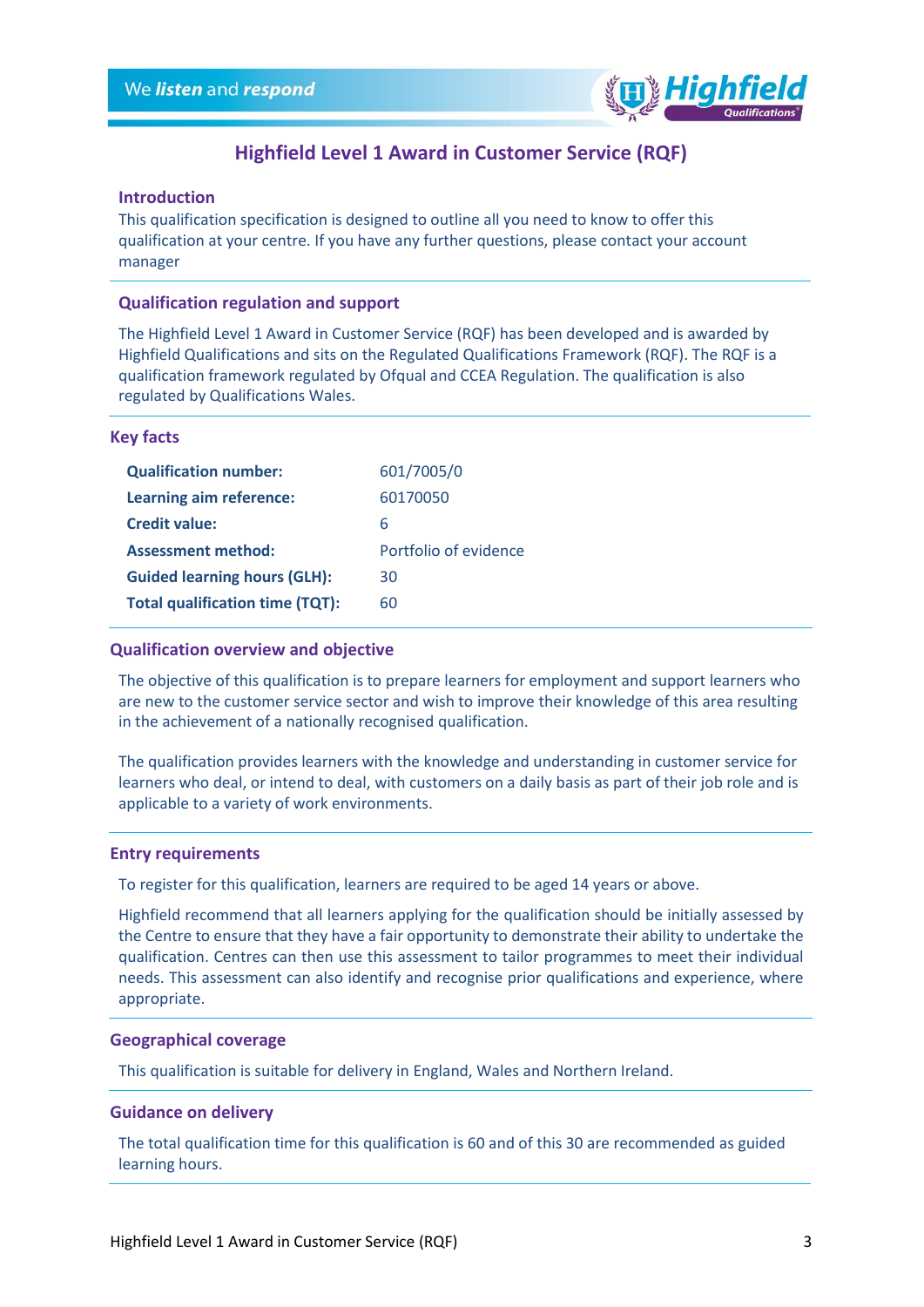

TQT is an estimate of the total number of hours it would take an average learner to achieve and demonstrate the necessary level of attainment to be awarded with a qualification, both under direct supervision (forming guided learning hours) and without supervision (all other time). TQT and GLH values are advisory and assigned to a qualification as guidance.

#### **Guidance on assessment**

This qualification is assessed by Portfolio of evidence. Suggested paperwork is available to download from the members are of the Highfield website. If a Centre would like to use alternative paperwork, this must be sent to the quality support team for approval before commencement of the course.

Centres must take all reasonable steps to avoid any part of the assessment of a learner (including any internal quality assurance and invigilation) being undertaken by any person who has a personal interest in the result of the assessment.

#### **Guidance on quality assurance**

Highfield Qualifications requires centres to have in place a robust mechanism for internal quality assurance of training delivery and internal assessment processes. Internal quality assurance must be completed by an appropriately qualified person and that person must not have been involved in any aspect of the delivery or assessment of the course they are quality assuring.

Highfield Qualifications will support centres by conducting ongoing engagements to ensure and verify the effective and efficient delivery of the qualification.

#### **Recognition of prior learning (RPL)**

Centres may apply to use recognition of prior learning or prior achievement to reduce the amount of time spent in preparing the learner for assessment.

For further information on how centres can apply to use RPL as described above, please refer to the Recognition of Prior Learning (RPL) policy in the members' area of the Highfield Qualifications website. This policy should be read in conjunction with this specification and all other relevant Highfield Qualifications documentation.

#### <span id="page-3-0"></span>**Assessor requirements**

Highfield Qualifications recommends nominated assessors for this qualification to meet the following:

- have experience in industry or hold a relevant subject area qualification which could include any of the following:
	- − Highfield Level 2 Diploma in Customer Service
	- − Highfield Level 2 Certificate in Customer Service
	- − Highfield Level 3 Diploma in Customer Service
	- − Highfield Level 3 Certificate in Customer Service
- hold or be working towards a recognised assessing qualification which could include any of the following:
	- − A1
	- − D32/D33
	- − Highfield Level 3 Award in Assessing Vocationally Related Achievement
- maintain appropriate continued professional development for the subject area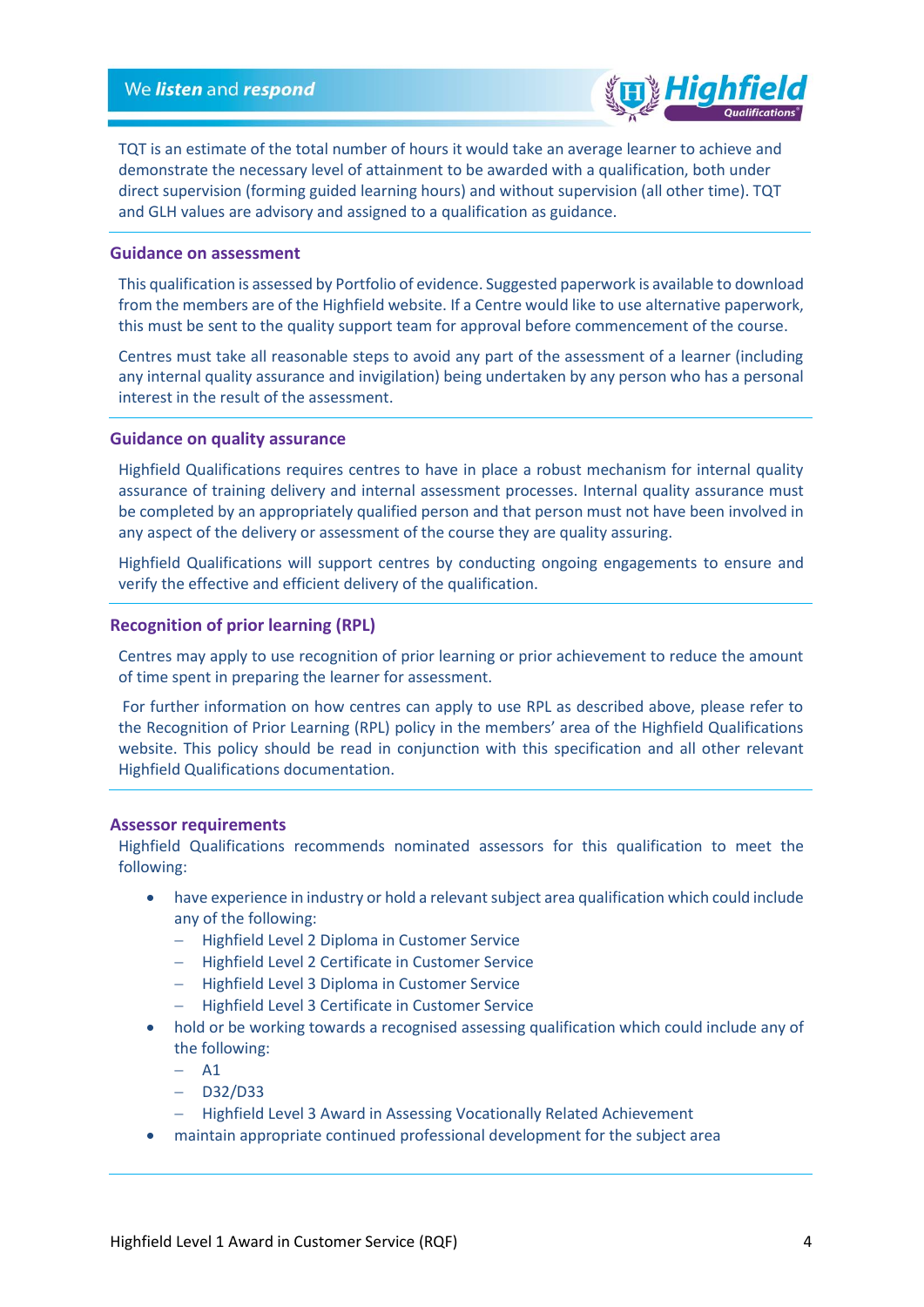

#### <span id="page-4-0"></span>**Internal quality assurance (IQA) requirements**

Highfield Qualifications recommends internal quality assurers for this qualification to meet the following:

- have experience in industry or hold a relevant subject area qualification which could include any of the following:
	- − Highfield Level 2 Diploma in Customer Service
	- − Highfield Level 2 Certificate in Customer service
	- − Highfield Level 3 Diploma in Customer Service
	- − Highfield Level 3 Certificate in Customer Service
- hold or be working towards a recognised internal quality assurance qualification or have experience, which could include any of the following:
	- − D34
	- − V1
	- − Highfield Level 4 Award in the Internal Quality Assurance of Assessment Processes and Practice or above
- maintain appropriate continued professional development for the subject area

#### <span id="page-4-1"></span>**Reasonable adjustments and special considerations**

Highfield Qualifications has measures in place for learners who require additional support. Please refer to Highfield Qualifications' Reasonable Adjustments Policy for further information/guidance.

#### <span id="page-4-2"></span>**ID requirements**

It is the responsibility of the centre to have systems in place to ensure that the person taking an assessment is indeed the person they are claiming to be. All centres are therefore required to ensure that each learner's identification is checked before they undertake the assessment. Highfield Qualifications recommends the following as proof of a learner's identity:

- a valid passport (any nationality)
- a signed UK photocard driving licence
- a valid warrant card issued by HM forces or the police
- another photographic ID card, e.g. employee ID card, student ID card, travel card etc.

If a learner is unable to produce any of the forms of photographic identification listed above, a centre may accept another form of identification containing a signature, for example, a credit card. Identification by a third-party representative, such as a line manager, human resources manager or invigilator, will also be accepted.

#### **For more information on learner ID requirements, please refer to Highfield Qualifications' Core Manual.**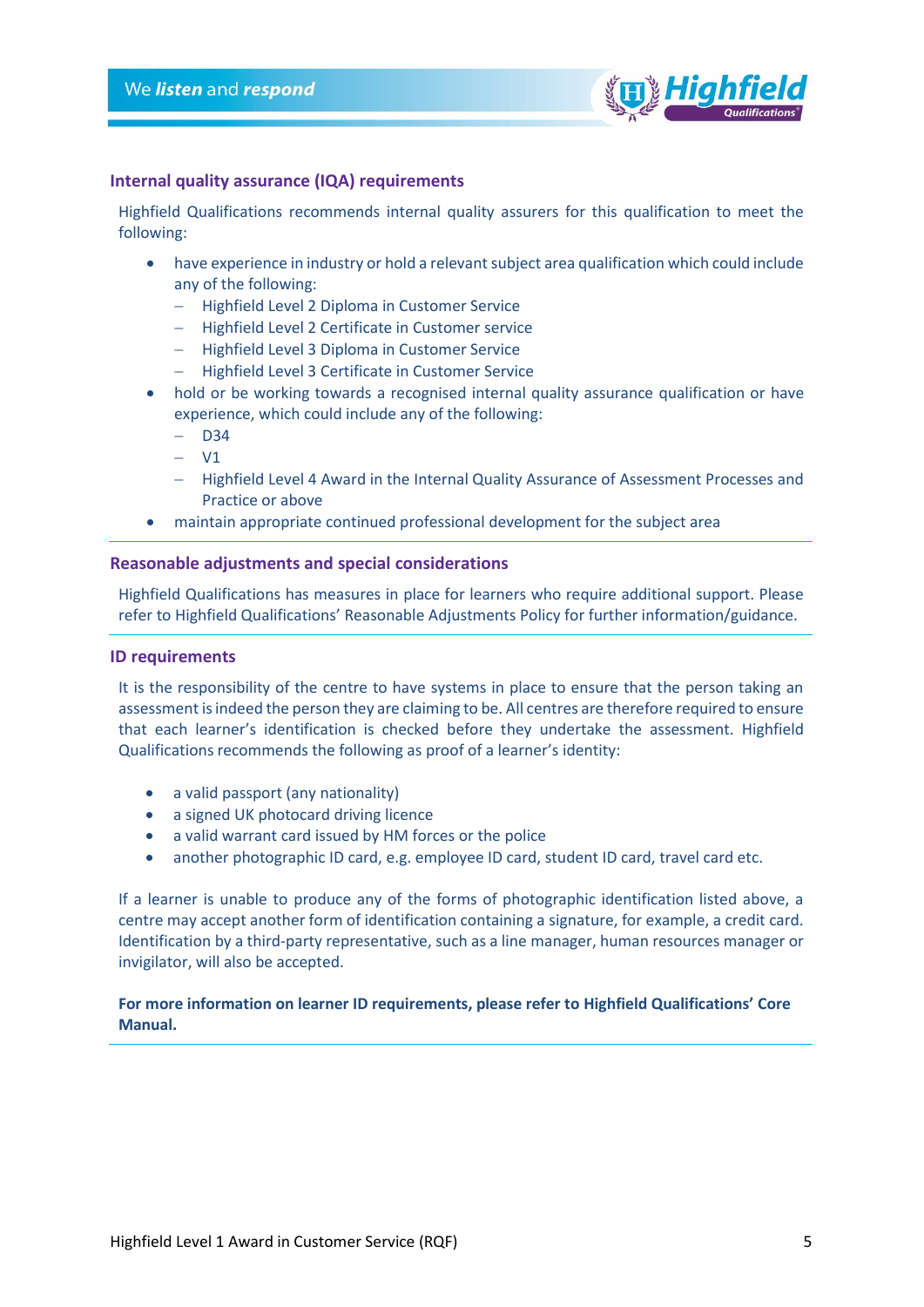

#### <span id="page-5-0"></span>**Progression opportunities**

On successful completion of this qualification, learners may wish to continue their development by undertaking one of the following qualifications:

- Highfield Level 2 Award in Customer Service
- Highfield Level 2 Certificate in Customer Service
- Highfield Level 2 Diploma in Customer Service
- Traineeship, linked to customer service roles or
- Customer Service Practitioner Apprenticeship

#### <span id="page-5-1"></span>**Useful websites**

www.skillscfa.org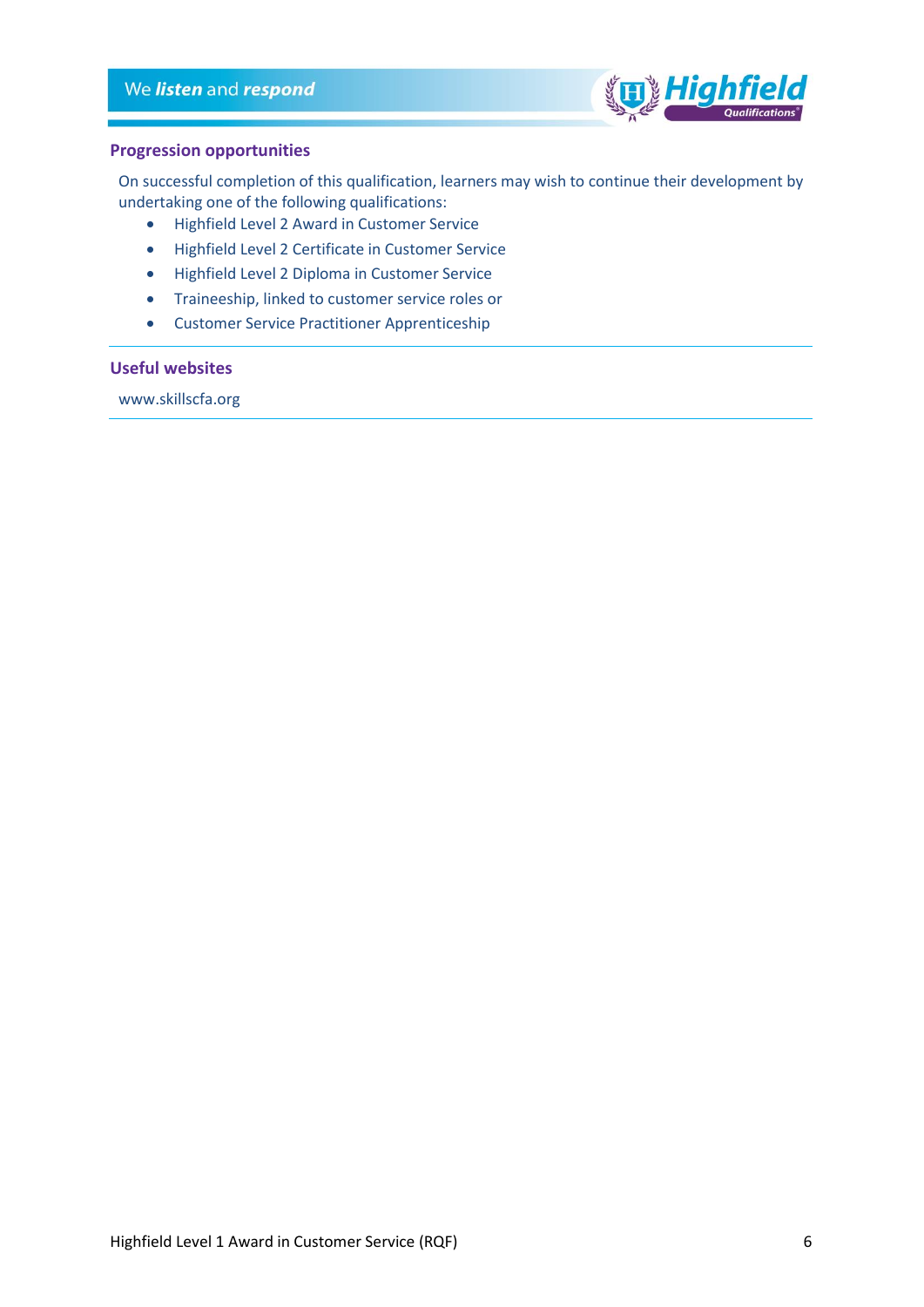

## <span id="page-6-0"></span>**Appendix 1: Qualification structure**

To complete the Highfield **Level 1 Award in Customer Service (RQF),** learners must complete 6 credits from the one mandatory unit:

| Unit<br>reference | <b>Unit title</b>                           | <b>Level</b> | <b>GLH</b> | <b>Credit</b> |
|-------------------|---------------------------------------------|--------------|------------|---------------|
|                   | Y/501/4375   Principles of Customer Service |              |            |               |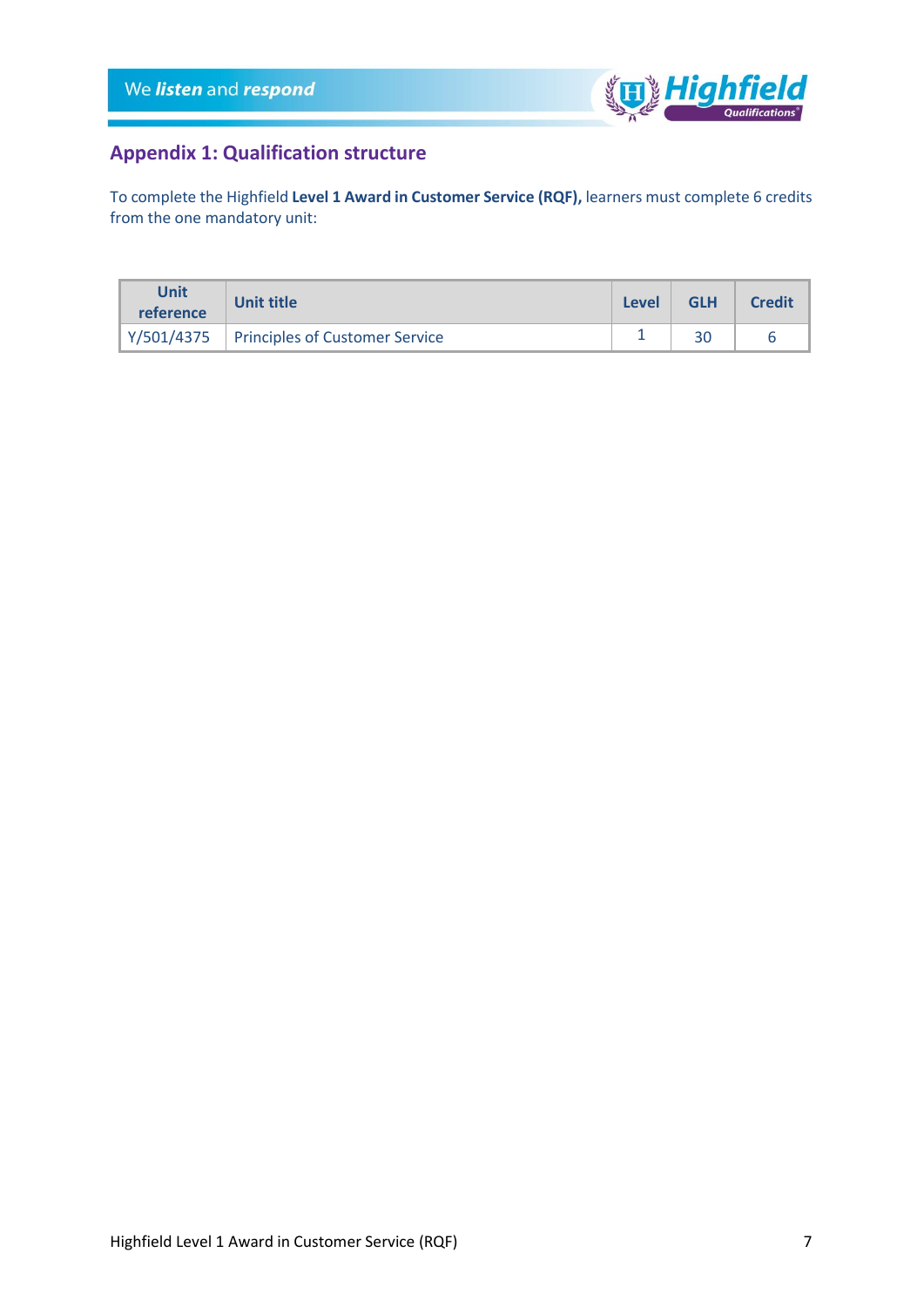

## <span id="page-7-0"></span>**Appendix 2: Qualification content**

#### **Unit 1: Principles of Customer Service**

| Unit number: Y/501/4375 |    |
|-------------------------|----|
| Credit:                 | 6  |
| GLH:                    | 30 |
| Level:                  |    |

|    | <b>Learning Outcomes</b>                                                            | <b>Assessment Criteria</b>                                                                                                                                                                                                                                                                                                                                                                                     |
|----|-------------------------------------------------------------------------------------|----------------------------------------------------------------------------------------------------------------------------------------------------------------------------------------------------------------------------------------------------------------------------------------------------------------------------------------------------------------------------------------------------------------|
|    | <b>The learner will</b>                                                             | <b>The learner can</b>                                                                                                                                                                                                                                                                                                                                                                                         |
| 1. | Know how to deliver good customer service                                           | 1.1<br>Identify different types of customers<br>Identify different needs of customers<br>1.2<br>State what is meant by customer<br>1.3<br>satisfaction<br>1.4 State what is meant by customer<br>expectations                                                                                                                                                                                                  |
| 2. | Know different communication methods                                                | State effective methods of communication<br>2.1<br>to use when dealing with different<br>customers<br>2.2 State how to use questions when dealing<br>with different customers<br>Identify positive and negative body<br>2.3<br>language and facial expression<br>State how customers' body language<br>2.4<br>impacts on customer service<br>State how own body language impacts on<br>2.5<br>customer service |
| 3. | Know how to provide good customer service<br>in line with organisational procedures | State the importance of providing products<br>3.1<br>and services which are 'fit for purpose'<br>State the importance of customer and<br>3.2<br>organisation confidentiality<br>3.3 State the limits of own authority                                                                                                                                                                                          |
| 4. | Know how to effectively deal with customer<br>queries, problems and complaints      | 4.1 State how to deal with customer queries<br>4.2 Identify common customer problems and<br>complaints<br>4.3 State how to deal with problems and<br>complaints                                                                                                                                                                                                                                                |